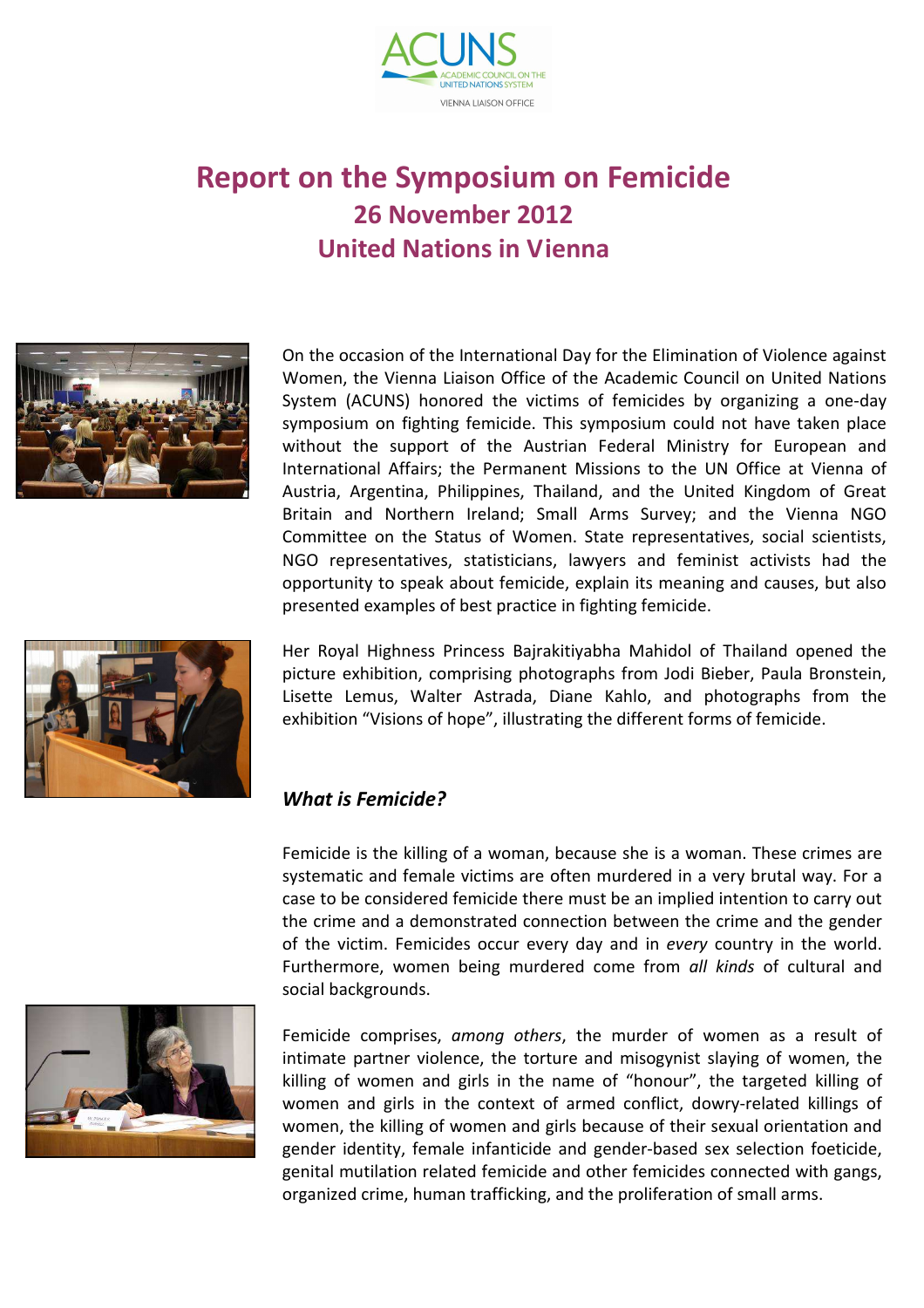According to Prof. Diana Russell, who has dedicated her life to fighting femicide, sexism and misogyny are the main causes for the intentional killing of women.

The Executive Director of UN Women, Michelle Bachelet, opened the symposium with a video message and expressed her support for this endeavor. UN Women recently intensified its efforts to tackle the issue of femicide and works closely with Special Rapporteur Rashida Manjoo, who delivered a report on femicide this May (2012). The Austrian Federal Minister for Women and the Civil Service Gabriele Heinisch-Hosek reminded the audience that violence against women is also a reality in Austria and that unless there is no real equality between men and women, violence against women will prevail.

The Deputy Executive Director of the United Nations Office on Drugs and Crime (UNODC), Sandeep Chawla, referred in his opening remarks to the UNODC Global Study on Homicide (2011). One of the findings of the report was that the home, which is supposed to be a safe haven, has now become the most dangerous place for women and girls. Indeed, in the European Union 70% of femicides result from intimate partner violence, i.e. that the woman was killed by her partner or former partner. Furthermore, 1 out of 4 women have experienced partner violence in their life and 7 women die every day as a result of domestic violence. In the United Kingdom, about two women per week are killed by their partner, and about 40% of the women murdered are victims of domestic conflicts.

According to the Small Arms Survey Report 2012, presented by the Research Director of Small Arms Survey, Dr. Anna Alvazzi del Frate, studies have shown that guns inside the household, increase the risk of domestic disputes ending with a fatal outcome. One third of female victims of femicide were killed with firearms and many of them were previously threatened with it.

The persons who commit femicides are often men, but women can also be the offenders. This can be the case when mothers kill their baby girls or intentionally abort their female foetus, when mothers or mother-in-laws are involved in honour killings or when girls die as a result of genital mutilation. However, many women commit these crimes because all their life they were told that they are less valuable than men.

Mr. Sami Nevala, Team Coordinator for Statistics and Surveys at the European Union Agency for Fundamental Rights (FRA) and Ms. Angela Me, Chief Statistics and Surveys Section at the UNODC explained the difficulties in gathering and evaluating data on femicide. Ms. Me also mentioned that there is no such thing as 'global data on femicide' and that it is easier and more common to measure education, health, and the state of the economy. Although global studies on homicide contain chapters for women, this is by far not enough.







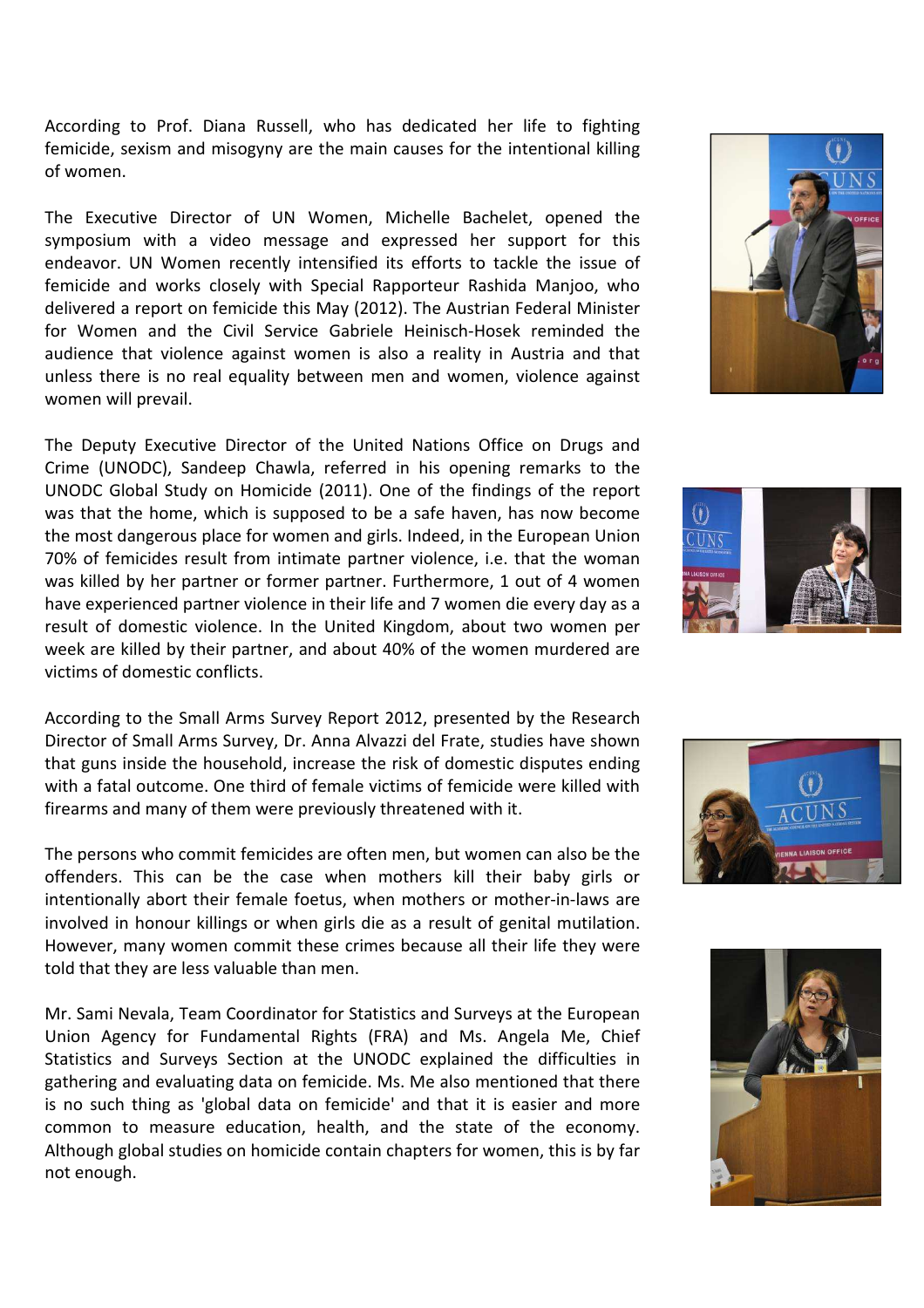

Ms. Barbara Spinelli, Italian lawyer specialized on gender issues and leading force of the Italian platform "30 years CEDAW- Work in progress", underlined that common indicators need to be established in order to collect internationally comparable data. Ms. Spinelli also insisted upon the states' due diligence obligation to protect women as well as to prevent and prosecute femicide.

Finally, Ms. Rita Banerji, who initiated the "50 Million Missing Campaign" in India, stressed that femicide is a *human rights* violation and that one of the main reasons why so many women are still being killed around the globe is impunity.

## *Best practices*



As more and more countries have to respond to the increasing systematic killing of women in their territory, drawing attention to best practice examples during the symposium was of the utmost importance. Fortunately, many representatives of the UN member states have shown their interest to the topic and attended the symposium. H.E. Ambassador Susan le Jeune D'Allegeershecque, Permanent Representative of the United Kingdom of Great Britain and Northern Ireland to the United Nations and other International Organisations in Vienna, not only attended the symposium, but also shared best practices from the UK. For instance, in order to increase the number of perpetrators who are brought to justice, a specialist team of UK experts have come together to investigate and gather evidence. These teams include, but are not limited to police officers, lawyers, psychologist and forensic scientists. Preventing femicides and offering protection to women victim of gender-based violence in war situations is also a top priority for the United Kingdom.

H.E. Ambassador Dr. Christine Stix-Hackl, Permanent Representative of Austria to the United Nations in Vienna, mentioned the Council of Europe Convention on "feminicides" which recognizes femicide as a global problem and will be useful in establishing new standards. She indicated Austria's intention to sign the Convention in 2013, at the same time encouraging other states to do the same.



H.E. Ambassador Lourdes O. Yparraguirre, Permanent Representative of the Philippines to the United Nations in Vienna, chaired the first session of the symposium and stressed again the importance of international cooperation between states, especially in sharing best practices.

Ms. Maria Isabel Vicandi Plaza, Alternate Permanent Representative of Spain to the United Nations in Vienna, underlined that femicide should not be recognized as a crime of passion and that states must ensure the rights of women and fight violence against women. She stressed the lack of legal recognition of femicide in many countries and claimed that more investigation is needed. Spain has been a role model in the European Union in terms of successful awareness raising campaigns, but Latin American countries proved to be way ahead of many countries in the world in terms of successful legislation against femicide.

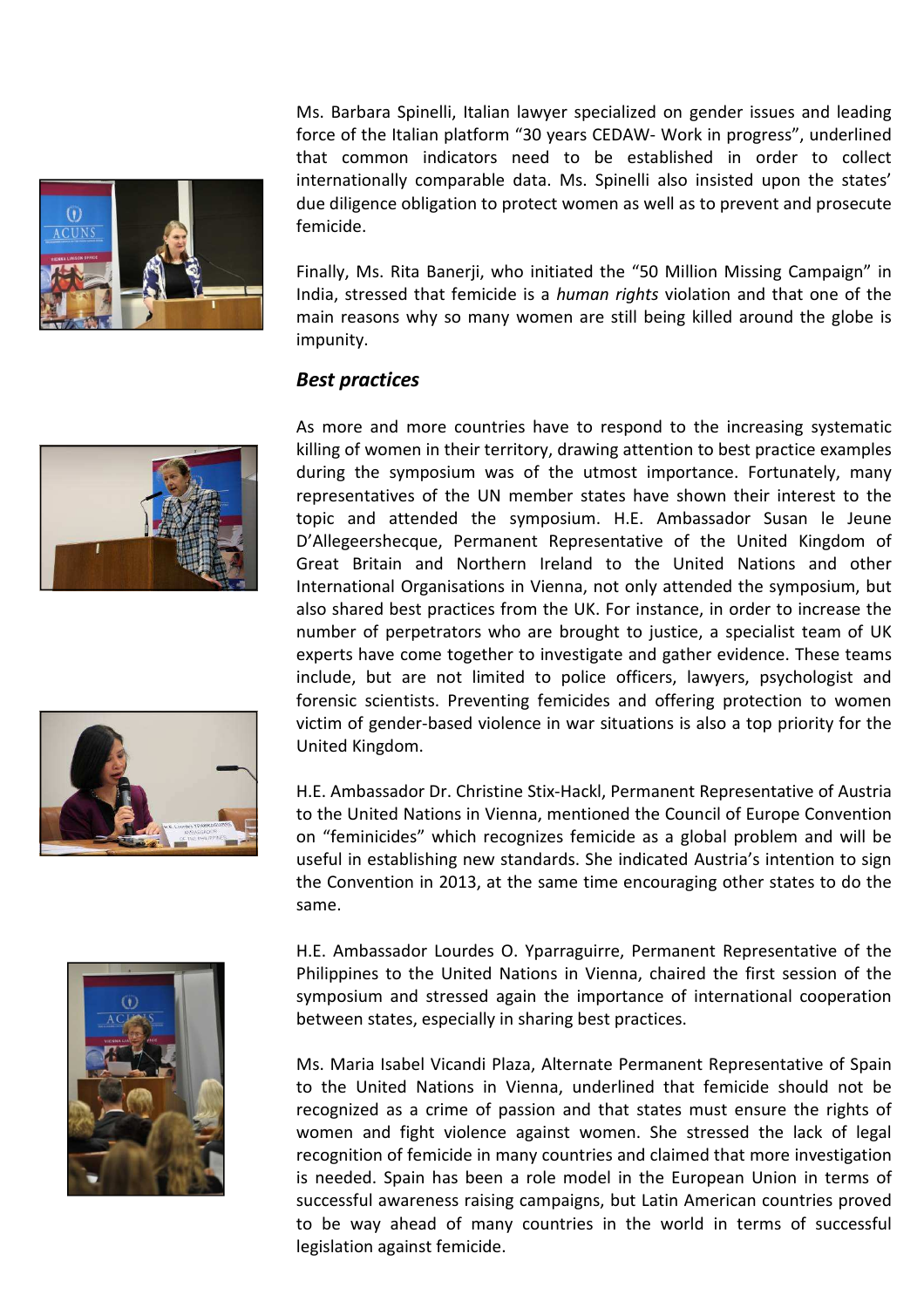Ms. Francisca Pérez Cotapos, a penal lawyer working for the Unit for the Prevention of Domestic Violence in Chile, gave concrete examples of the positive developments in Chile. In 2010, Article 390 of the Penal Code was added to the Chile legislation and since then, partners or former partners who murdered their female partner can be imprisoned *because* they committed a crime of femicide. More importantly, femicide is now not only part of the criminal law system, but also of the civil and family code of law. Ms. Cotapos stressed that using the word "femicide" in the legislation has made a crucial difference, as it distinguishes crimes against women.

 Since the introduction of this article, the number of femicides in Chile has decreased. In addition to legislation procedures, prevention and protection has been an important priority in Chile as well. Campaigns criminalizing violence against women and establishing special facilities for women, such as the 94 women's centers and the 24 shelters, have also contributed to the decrease in femicides. The so-called "Cross-sector Protocol for Femicide Victims" also guarantees protection to victims on a legal, social and psychological level. Another important activity has been to educate men who battered their female partner.

Dr. Ranjana Kumari, Director of the Center for Social Research in India, reported several positive developments in India. Since a law in 1984 made dowry killing an offence of harassment and non-compoundable, there has been a consisting growth in the reporting system. Before the law was passed, police officers would tell the woman that the crime was her own fault. Under the new law, the police are obliged to act on a complaint and specific centers have been created for these complaints. A possible punishment for this crime, if it involves death, is life imprisonment. Judgment can, however, take up to nine years.

Female selection/sex based selection is another major issue, not only in India but all over Asia. New technology that can detect the sex of the child before the birth has lead to numerous abortions of girls. Now, India has a good framework of law, but religion, society and tradition can be problematic. Although punishment for this crime is severe, not many cases have been brought to court.

Public speeches, appearances in TV shows, radio broadcasting, campaigns and other awareness-raising activities are important tools to end femicide as well. Ms. Gulcar Karademir presented the work of the International Free Women's Federation, which has launched several campaigns to end femicide. Their aim is to let women and girls know their rights. Ms. Ilona Graenitz, Chairperson of the Vienna NGO Committee on the Status of Women, also stressed the importance of involving civil society, particularly more women's organizations.

Finally, for Prof. Diana Russell, International Tribunals on Crimes against Women which allow women to speak out and testify about crimes committed against them, could help raise awareness on this issue and could give women the courage to report. Professor Russell argued that femicide should be considered a form of genocide and that gender should be added to the Genocide Convention. Scientific research on femicide should also be encouraged, as it can identify the causes for gender-based killings and develop tailored solutions.